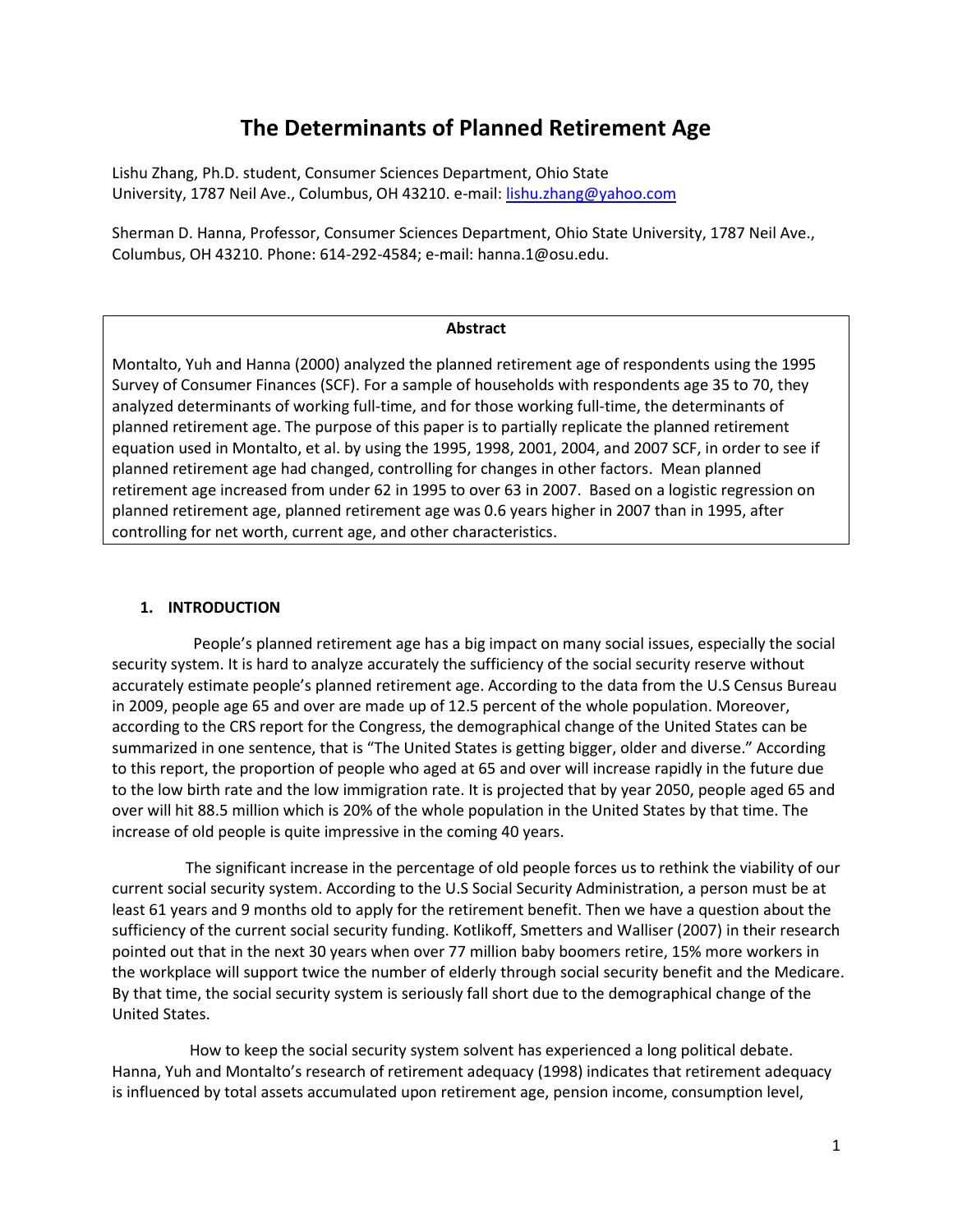retirement age and life expectancy. The planned retirement age directly determined the projection of retirement adequacy because it directly determined the time period that is included in the calculation of retirement assets.

 The estimate of social security retirement also includes the estimate of the planned retirement age and the continuing income from the workplace and consumption level. In order to keep the social security solvent, many professionals gave good suggestions. For example, the Economist magazine has pointed out that, to save the social security system, three things can be done: first, the government can issue debt to cover the deficit; second, to cut the benefit to an affordable amount; third, to raise the tax to fund the social security system. Some scholars even suggest privatizing the social security system to make it more efficient.

 However, among the suggestions provided by previous studies, few of them paid attention to the planned retirement age. If the age to apply for the retirement benefit changes, for example, from 62 to 65, the social security system may suffer from less pressure because the time periods covered by the retirement benefits decrease but the contributions made to the social security system increase.

 The practical meaning of the planned retirement age raised our interests to see the planned retirement age changes over the last 15 years (from 1992 to 2007). Montalto, Yuh and Hanna (2000) article provides a good starting point. The purpose of this partial replication is to include the 1995-2007 SCF datasets to see the trends of the planned retirement age as well as possible new findings in terms of the significance of independent variables.

#### **2. LITERATURE REVIEW**

 There have been many studies on the retirement planning issues. Some variables are shown to be relevant to the planned retirement age. Also, some studies have indicated that planned retirement age is very important to the current social security system.

 Fieldstein (1974) examined the impact of social security on the individuals' decision about retirement and saving. The results showed that personal savings, accumulation of capitals are depressed by social security benefit. The lack of incentive of saving and capital accumulation induced early retirement.

 Boskin (1977) have found that the poor health as well as the guaranteed income and implicit tax on earnings greatly affect people's retirement decisions. They found that the social security benefit, as one of the guaranteed retirement income sources, actually induced people to retire earlier**.** 

 Pellechio (1978) used Current Population Survey to estimate the effect of Social Security wealth on the labor supply of older men in the 1970s and 1980s. Results indicate that people who received lower social security benefit tends to withdraw earlier from the workplace compared with their cohorts with higher social security benefit. This once again proved that social security benefit has a great impact on people's retirement decisions.

 Crawford and Lilien (1981) modeled the effect of social security benefit, private pensions and other forms of insurances on individual's retirement decisions. They argued that the deviation from fairness causes the social security benefit to induce early retirement. However, if there is no such a deviation, that is to say, if the lifetime is certain, the capital market is perfect and the social security benefit is actuarially fair, the social security benefit should not have an impact on the retirement age. Another finding would be the ownership of insurance does have an effect on early retirement.

 Fields and Mitchell (1982) investigated the how the structure of earnings and pension opportunities affect retirement behavior. Different from previous studies, this study found that sometimes people's retirement income is even higher than their net labor income. The article concludes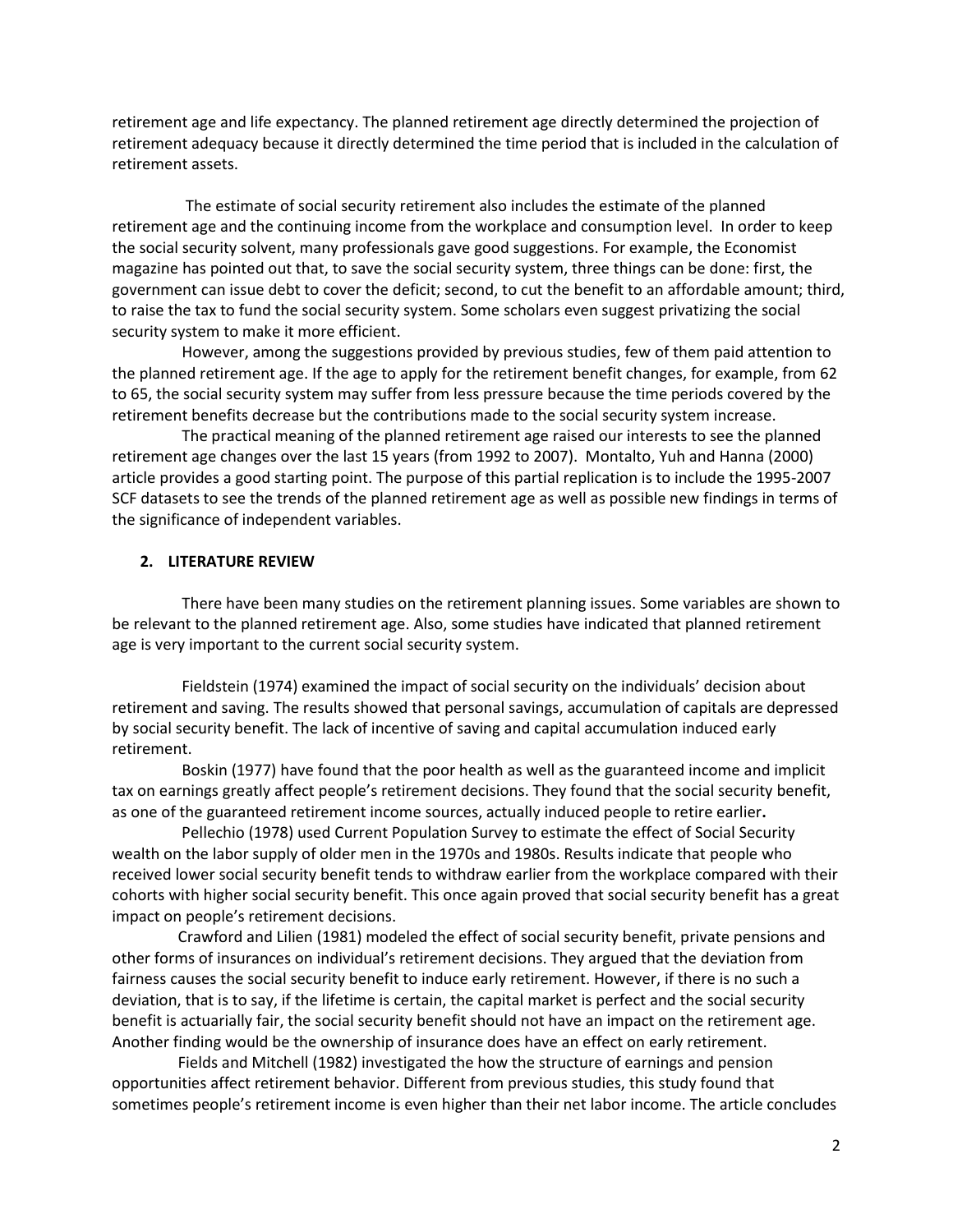that people's retirement decisions are negatively influenced by base income but positively influenced by the expected gain by postponing retirement.

 Sueyoshi (1989) examined the determinants of retirement behaviors using the competing risk model which simulates full-time retirement and part-time retirement. The results show that the significant social security benefit increase in 1970 only has moderate effect on the early retirement.

 Stock and Wise (1990) examined the effect of firm pension plans on the older employees. They conducted their research in a large firm with defined benefit plan. They analyzed the option value of continued to work. They found that a person will continue to work if the benefit of working is more than the benefit of retiring now. They also found that the defined contribution plan (if the firm switch from the defined benefit plan to a defined contribution plan) has no age-specific incentive effects.

 To sum up, previous studies provide evidence that social security benefit might have an effect on early retirement. Other factors that could have an effect on the retirement age include the health status, pension plans and the income. The insurance might be a factor and should be included in the future research. There could be more variables that can be included in the equation that are not quite mentioned by the previous research, for example, employment status, demographical characteristics and education level. The SCF provides sufficient information on all these variables.

#### **3. Conceptual Framework**

 In this article, the key part of the conceptual framework is to define the term "retirement". Currently, there are several definitions of "retirement", include: self-reported retirement; termination of work or looking for work; termination of full-time work; working less than a given number of hours; leaving the main employer; and receipt of an employer-provided pension or social security benefit. The choice of independent variables in the planned retirement age equation suggested by the original article embodied these conceptual frameworks. However, unlike the original article, we combined all financial variables as one financial variable which is the net worth. The reason for this change is that the net worth is believed to be more accurately reflect one's asset accumulation and the ability to afford retirement.

 The replication, just like the original article did, defines retirement as occurring when an individual stops working full-time which is the most commonly used definition in empirical studies. Like the previous studies, a planned retirement age must take into account the adequacy of resources, whether working will be plausible and the individual's preferences for leisure. The SCF allows the examination of several of these factors.

#### **4. Hypotheses**

 The original article has several hypotheses regarding the possible relationship between the dependent variables and the independent variables. The replication will follow those hypotheses and assumes that the each independent variable is correlated with the dependent variable. The similar prediction equation will also be employed in the replication process. In the original article, there are 27 dependent variables. However, in the replication, we have 19 variables due to two reasons. First, we substitute the several financial variables in the original article by "net worth". Second, we forgo variables with large amount of missing value (employed spouse/partner). The only dependent variable in the planned retirement age equation is the "planned retirement age". There are 19 independent variables as the equation shows. The 19 variables can be categorized as financial variables and head's demographical variables.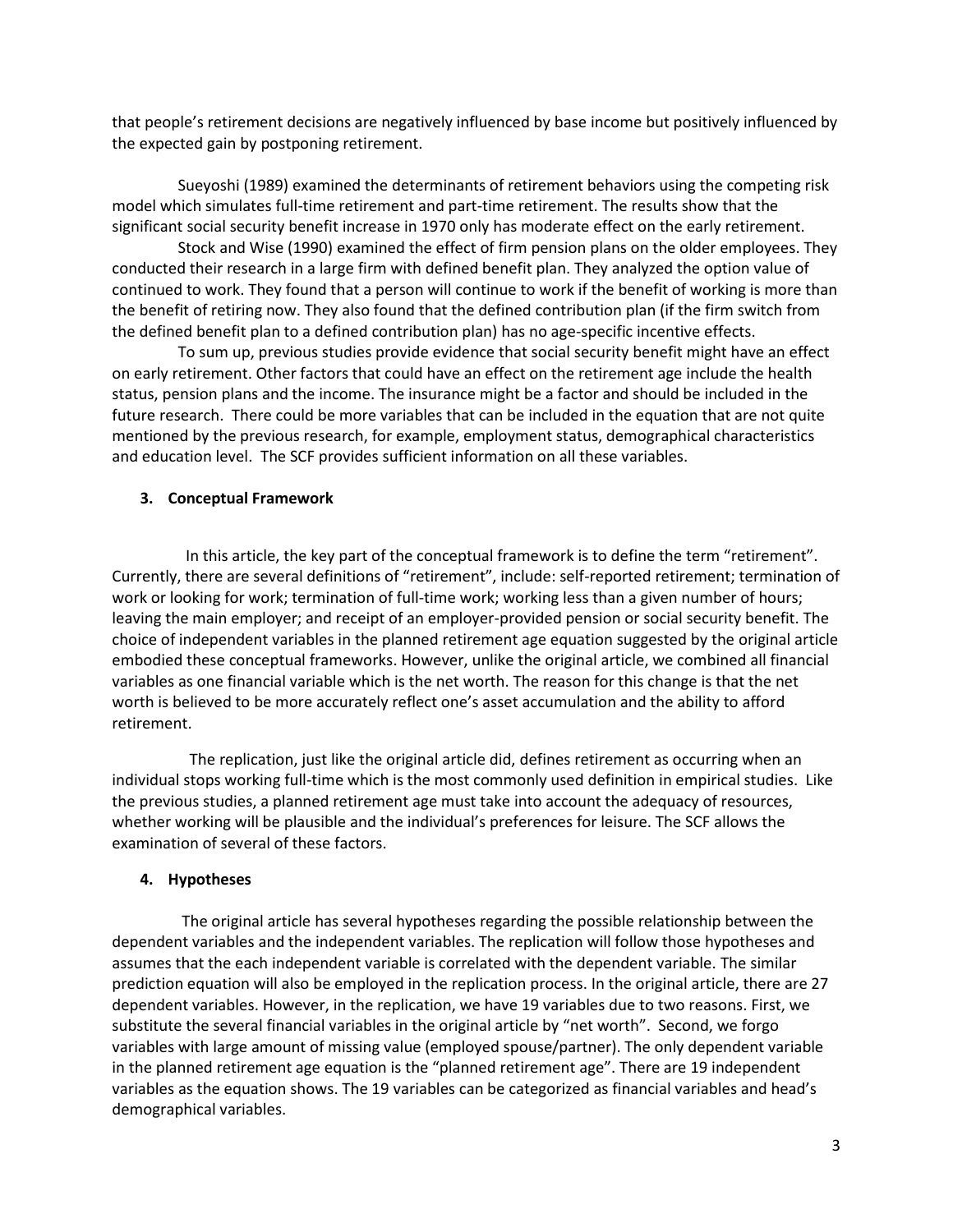The prediction equation used in the replication is as follows: Planned retirement age= $\alpha_0+\alpha_1$ Log(net worth)+ $\alpha_2$ household size+ $\alpha_3$ retirement saving goal+ $\alpha_4$ poor health+ $\alpha_5$ selfemployed+ $\alpha_6$ techincal+ $\alpha_7$ service+ $\alpha_8$ precision/repair+ $\alpha_9$ operator+ $\alpha_{10}$ farming+ $\alpha_{11}$ life expectancy+ $\alpha_{12}$ age+ $\alpha_{13}$ age-squared+ $\alpha_{14}$ black non-hispanic+ $\alpha_{15}$ hispanic+ $\alpha_{16}$ other+ $\alpha_{17}$ high school+ $\alpha_{18}$ some college+ $\alpha_{19}$ years

 The hypotheses are summarized as follows: the hypotheses are similar to the original article except using the net worth to substitute the several financial variables in the original article.

#### **5. Method**

### 5.1 Data Set

 Data from the 1995-2007 Survey of Consumer Finances were used for the analysis. The survey is sponsored by the U.S. Federal Reserve Board in cooperation with the U.S. Department of the Treasury and it is conducted every three years since 1983. Telephone interviews were conducted to collect relevant information about the participants' demographical characteristics (age, race, education level and etc.) and financial information (balance sheets, income, pension and the use of financial institutions). The replication combined 1995-2007 SCF, resulting in a combined dataset consists of 20,223 households, among which 4,299 households from 1995, 4,305 households from 1998, 4,442 households from 2001, 4,519 households from 2004, and 4,418 households from 2007. The sample size, therefore, is large enough to provide relatively robust estimates of effects.

#### *5.2 Sample Selection*

 As the original article did, heads of household age 35-7o were selected for the planned retirement age analysis. Heads under age 35 and over age 70 were deleted from the combined dataset. The original article used the Heckman's two-step estimation procedure to estimate a planned retirement age equation. The first step is to run a probit analysis to estimate the probability of working full-time for the full sample of heads age 35 to 70. The probit results are then used to estimate the selection bias correction variable for each observation. In order to run the first step of Heckman selection procedure, only individuals working full time are selected. However, because the results from the first step were not significant in Montalto, et al. (2000), in the replication, we skipped the Heckman selection procedures and only used the regression procedure to estimate the planned retirement age.

#### *5.3 Measures*

 The OLS regression model will be utilized in the analysis. The original article used the RII techniques to combine data from all five implicates of the SCF to generate the coefficient estimates of the planned retirement age equation. In the replication, we used the method suggested by Lindamood, Hanna and Bi (2007), weights are used to generate descriptive analysis results. However, weights are not used in the multivariate analysis, but just averaged across the five implicates.

### *5.3.1 Dependent Variable*

 The dependent variable in the replication is the planned retirement age which is estimated by OLS regression based on the sub-sample of household head aged 35 to 70. This variable is created based on the question (x7728) and answers (x7727) in the SCF, with a value -2 indicating "never stop" and 0 "inapplicable". Following the procedures in Montalto et al. (2000), households that were not in full-time employment were deleted and those who said they would never retire were deleted.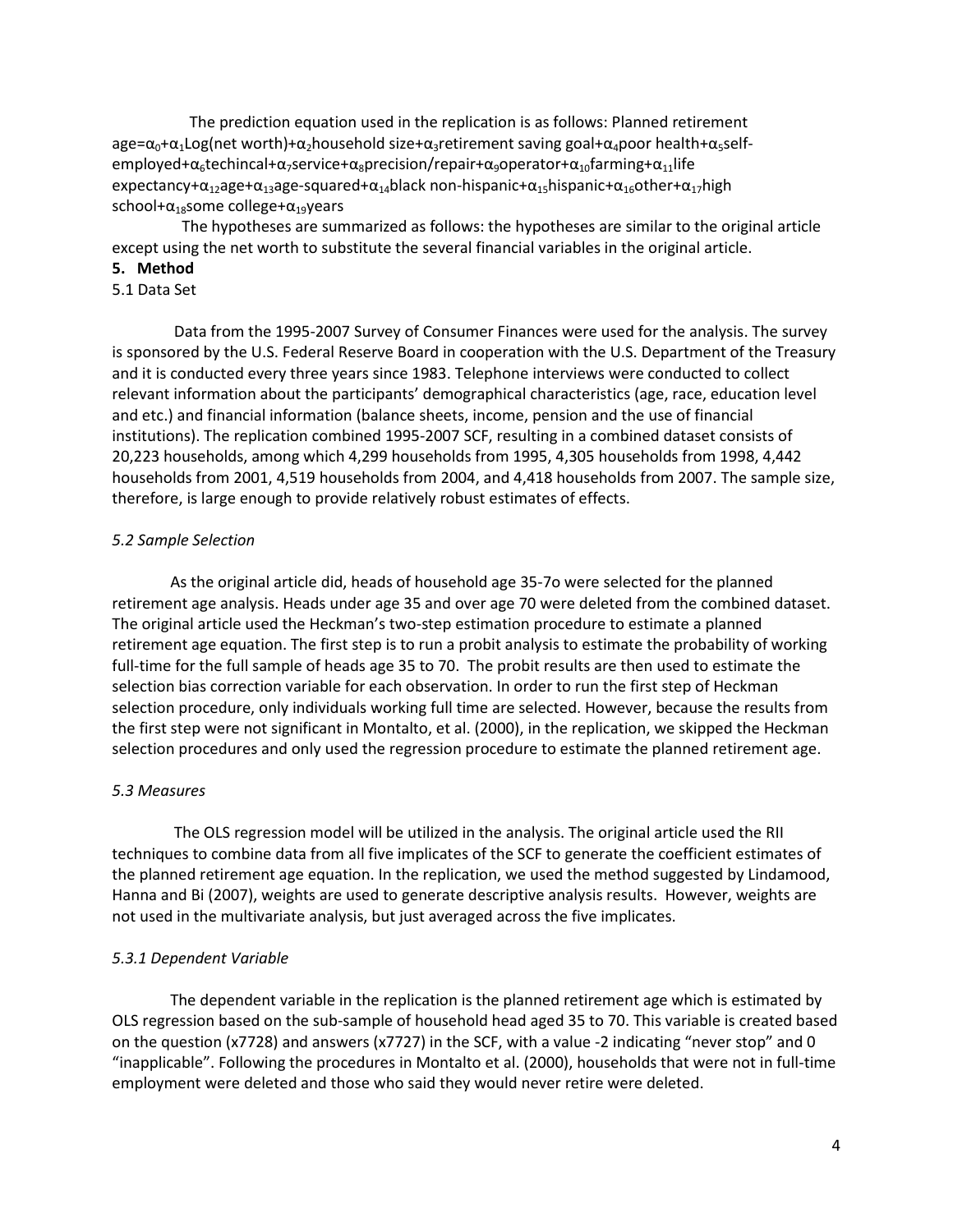#### *5.3.2 Independent Variable*

 There are 19 independent variables in the planned retirement age equation. The independent variables can be categorized as financial variables, variables capturing access to resources, characteristics of employment and head's demographic characteristics.

# *Financial Variable*

 In the original article, the financial variables include amounts of noninvestment income, financial assets excluding retirement assets, non-financial assets, debt and retirement assets. Financial variables are measured as the natural logarithm to reduce unequal variance of the disturbances. In the replication, as stated before, the log (net worth) is use to better reflect people's assets accumulation to afford retirement. The descriptive analysis was conducted to reach the mean percentage of log (net worth).

### *Variables captures access to resources*

 Variables captures access to resources include household size, retirement saving goal. The x7001 in the SCF book was used to calculate the value of household size, it is a continuous variable and the descriptive analysis is used to seek for the mean number of people in each household. The retirement saving goal is a created indicator variable with 1 represents "yes" and 0 represents "no". *Head's characteristic of employment*

 Variables of Characteristic of employment include two variables: self-employment and poor health. Both of these variables are indicator variables.

### *Head's demographic characteristics*

 Variables of demographic characteristics include head's age, and in the multivariate analysis we included age squared to allow for nonlinear effects. Racial/ethnic group is categorized as white, black, Hispanic, and other. Education level categorized as less than high school, high school degree, some college, and Bachelor's degree, and post-bachelor's degree.

### *Survey year*

As mentioned earlier, 1995, 1998, 2001, 2004, and 2007 SCF data sets were used in this study. Therefore, the survey year has 5 categories.

### **6. Results**

### *6.1 Descriptive Results*

 The planned retirement age is increasing from 1995-2007. Figure 1 shows the trend of planned retirement age from 1995-2007. Planned retirement age increased from 61.8 in 1995 to 63.1 in 2007.

 The weighted descriptive analysis results for independent variables are showed in Table 2. Compared with original article, there are some changes in terms of the mean percentage of several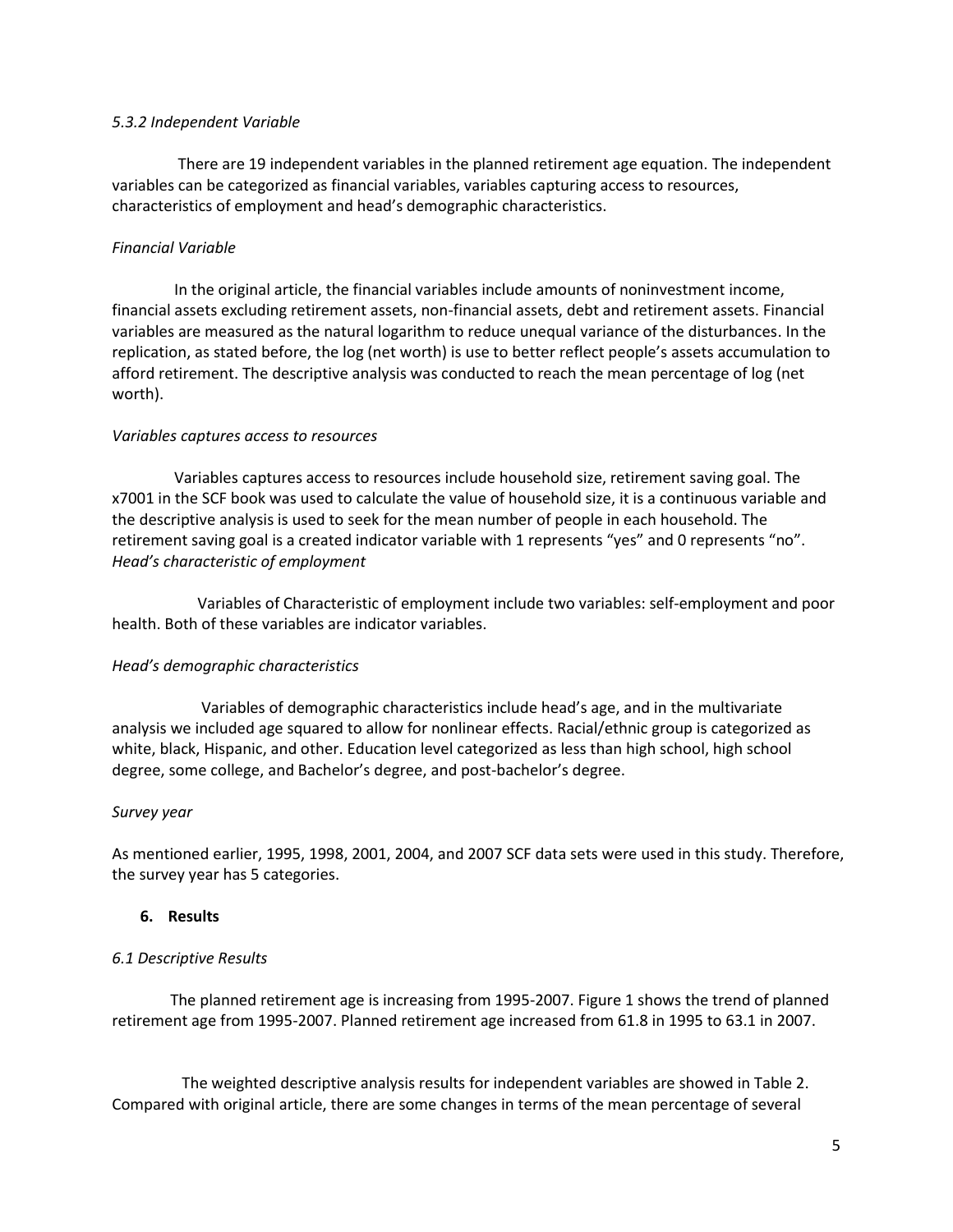independent variables. For example, the "retirement is a saving goal" has the mean percentage quite different from the 1995 study. The 1995 study reports that only 34.1% of the head consider retirement as a saving goal. However, this percentage increased to 61.15% in the replication. The change probably due to people's enhanced financial literacy regarding the importance of saving for retirement. The percentage for "poor health" and "self-employment" are also very different when comparing the replication and the original study. Only 1% of respondents reported poor health in 1995 study but this percentage increased to 2.6% in the replication. As for the self-employment, only 10.8% of respondents report "self-employment" but this percentage increased to 17.89% in the replication. There is also a trend that people's education level is getting higher compared with year 1995. More people possess college degree or post-graduate degree.

# *6.2 Regression Results*

 Table 1 shows the OLS regression results. More independent variables are significant than Montalto et al. (2000) reported. The planned retirement age prediction equation explains approximately 20% of the variance.

# 6.2.1 *Demographic characteristics:*

 Demographic characteristics (including occupation, race, educational level, age and life expectancy) are generally significant. As Montalto et al. (2000) found, current age has a substantial effect. As current age increases from age 25, there is a very slight decrease to age 29, then planned retirement age increases substantially, as shown in Figure 2. At the mean value of other variables, planned retirement age increases from 60 at age 30 to almost 69 at age 65. Planned retirement age is affected by occupation. Four occupations are found to have significant effects relative to managerial/professional occupations: technician, service , operation and farming. As Montalto et al. (2000) found, older people intend to retire later. Households with white respondents had planned retirement ages higher than otherwise similar households with respondents of other racial/ethnic groups.

### 6.2.2 *Financial variables:*

 The level of net worth significantly reduces the planned retirement age. The result is consistent with assumption 1 (higher level of net worth decreases planned retirement age). The natural log of net worth is a significant variable in predicting planned retirement age. Figure 3 shows the relationship between net worth and planned retirement age.

### 6.2.3 *Variables captures access to resources*

 The household size and the retirement is a saving goal are both significant, especially the retirement is a saving goal. Holding all other things constant, those who deem retirement as a saving goal have planned retirement age 0.6 lower than those do not. The results are consistent with assumption 3 (increase access to resources reduce planned retirement age). The household size is also significant, larger household size increases the planned retirement age which is consistent with assumption 4.

# *6.2.3 Characteristic of employment variables:*

 The self-reported poor health factor is significant while the self-employment factor is not. Holding other things equal, those in poor health status have planned retirement age 0.34 lower than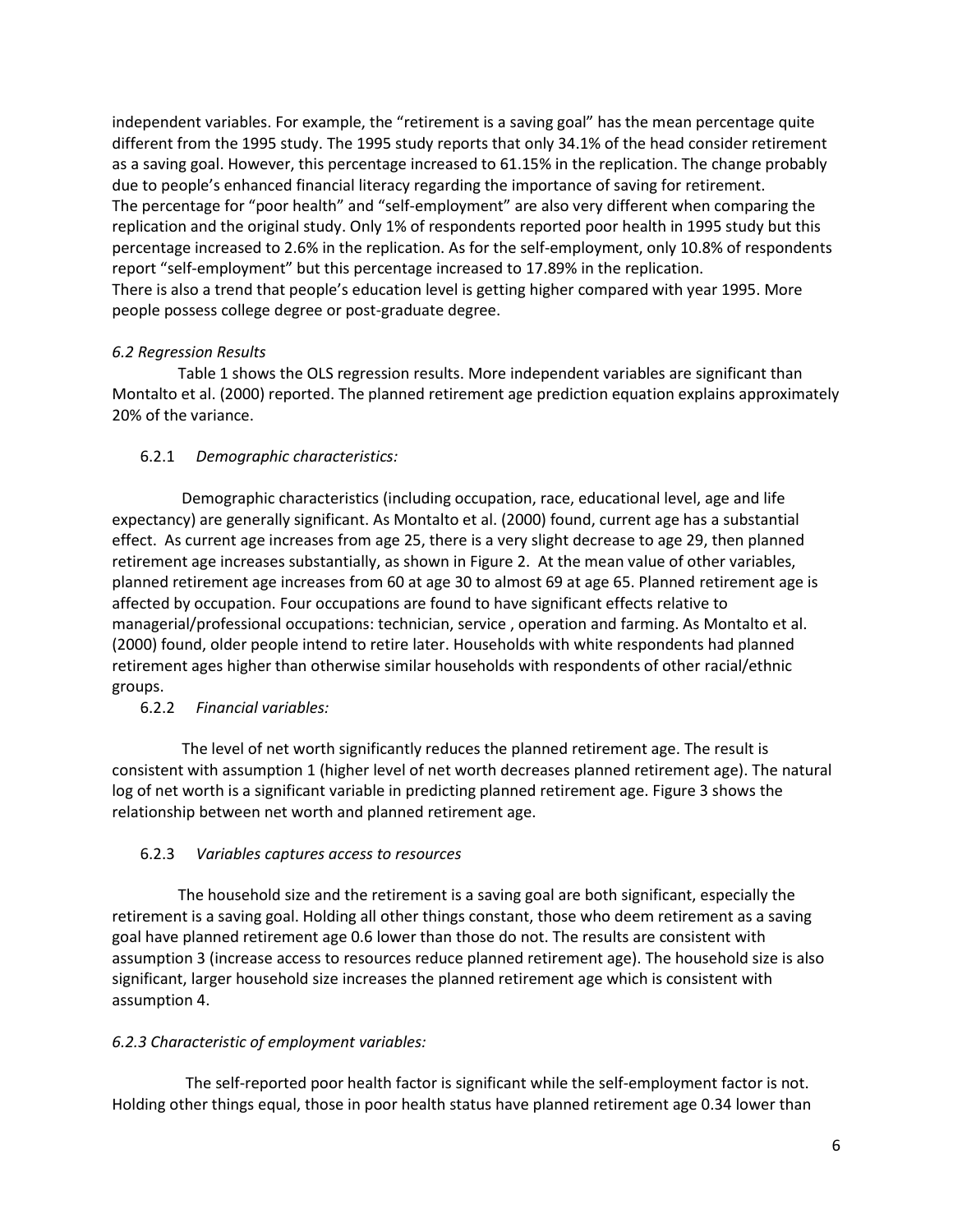those in good health status. Consistent with the result in the original article, being self-employed will not significantly affect the planned retirement age. The results are consistent with assumption 5 (poor health reduces planned retirement age). However, assumption 6 (self-employed increases planned retirement age) cannot be proved.

### 6.2.4 Survey Year

All other things equal, heads in 2007 had a planned retirement age 0.6 years higher than those in 1995.

# **7. Summary and Conclusion**

 When compared the original findings with the replication, there are some changes worth to notice. The biggest changes happened in the "increase access to resources variables" and the "characteristics of employment variables". In the replication, "the household size" and "the retirement is a saving goal" are both significant but in the original study they are not. "Poor health" factor is found to be significant in the replication but not the original study. The demographic characteristics are found to be all significant which is consistent with the original article. The education factors are found to be insignificant in original article while in the replication they are found to be somewhat significant especially for people possess bachelor degree or postgraduate degree.

# **8. Implication**

 There is a trend of increasing retirement age from 1995 to 2007. However, a longitude followup study might need to be conducted to confirm that the increasing planned retirement age is actually a trend. This is one of the implications for future studies. In addition, future studies could add more predictive independent variables in the equation.

# **References**

Anthony J. Pellechio. (July 1978). The Effect of Social Security on Retirement. National Bureau of Economic Research Working Paper No. 260

Boskin, M, J. (1977). Social Security and retirement decisions. Economic Inquiry, 15(1), 1-25

Economist (2006, November 14<sup>th</sup>), "Saving" Social Security, Retrieve on November 14<sup>th</sup>, 2006, from http://www.economist.com/blogs/freeexchange/2006/11/one\_of\_the\_promises\_of

Gary S. Fields and Olivia S. Mitchell. (March 1981). Pensions and the Optimal Age of Retirement. Department of Labor Economics Working Paper No. 27, Cornell University

Feldstein, M. (September/October 1974). Social Security, Induced Retirement, and Aggregate Capital Accumulation. *Journal of Political Economy* 82, 905-26.

Kotlikoff, Laurence J & Smetters, Kent A & Walliser. (March 2007). Mitigating America's demographic dilemma by pre-funding social security. *Journal of Monetary Economics*, 54 [\(2\)](http://www.sciencedirect.com/science?_ob=PublicationURL&_tockey=%23TOC%235937%232007%23999459997%23646114%23FLA%23&_cdi=5937&_pubType=J&view=c&_auth=y&_acct=C000050221&_version=1&_urlVersion=0&_userid=10&md5=ca3e06943330f7e617507d404d3c4ddc), 247-266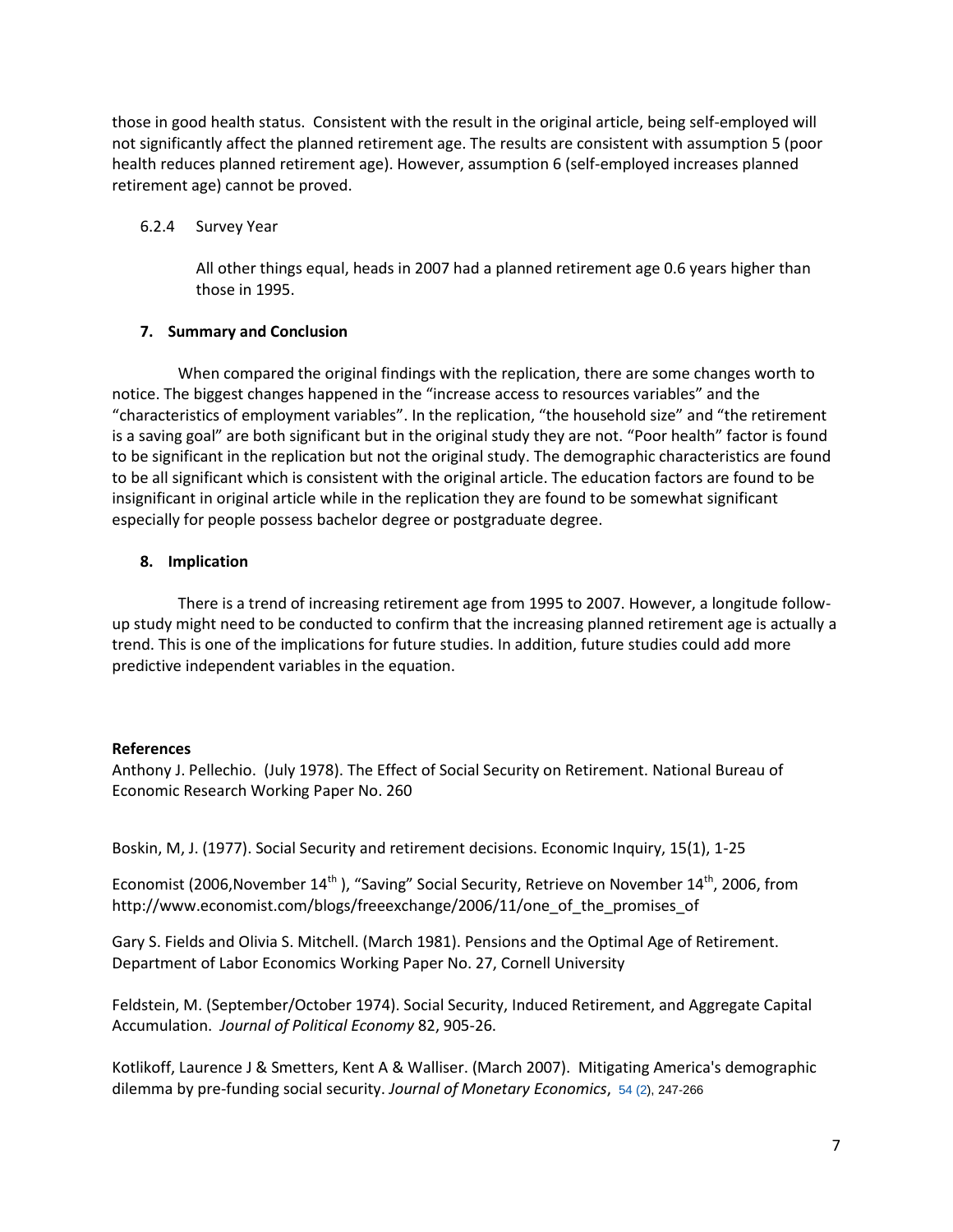Laura B. Shrestha, Elayne J. Heisler. (March 2011). The Changing Demographic Profile of the United States. Congress Research Service

Lindamood, Suzanne, Sherman D. Hanna, and Lan Bi. (2007). Using the Survey of Consumer Finances: Some Methodological Considerations and Issues. *The Journal of Consumer Affairs*, 41(2),195-222.

Montalto, C. P., Yuh, Y., & Hanna, S. (2000). Determinants of planned retirement age. *Financial Services Review*, *9(1)*, 1-15.

Stock, J.H., Wise, D.A. (1990a). Pensions, the option value of work, and retirement. *Econometrica*, 58, 1151–1180.

Sueyoshi, G.T. (1989). Social security and the determinants of full and partial retirement: A competing risks analysis, Working Paper 3113, National Bureau of Economic Research, Cambridge.

Vincent P. Crawford and David M. Lilien. (August 1981) . "Social Security and the Retirement Decision." *Quarterly Journal of Economics,* 96(3), 505-529

U.S Bureau of Census. (2009). Population Profile of the United States 2009. *Current Population Report.*  Washington, D.C.:U.S. Government Printing office

Yuh, Y., Hanna, S., & Montalto, C. P. (1998). Mean and pessimistic projections of retirement adequacy. *Financial Services Review*, *9(3), 175-193.*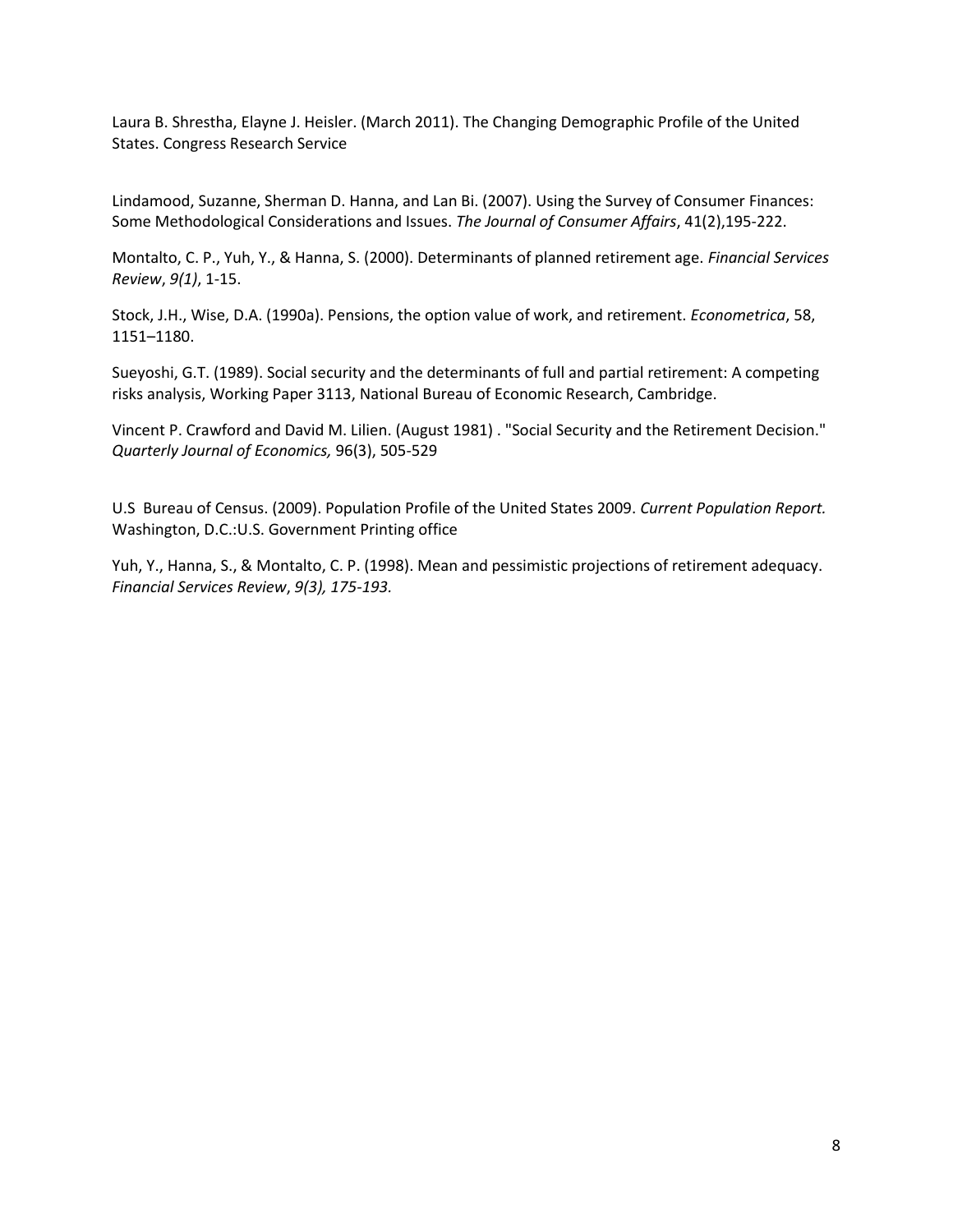# Table 1

# Logistic Regression, Planned Retirement Age as a Function of Survey Year, Current Age, and Other Characteristics

|                                                                                        | Mean   | Parameter  |         |        |
|----------------------------------------------------------------------------------------|--------|------------|---------|--------|
| Descriptive statistics and ordinary least squares regression of planned retirement age | or%    | est        | SE      | P      |
| Variable                                                                               |        |            |         |        |
| Planned retirement age (dependent variable)                                            | 62.36  |            |         |        |
| Intercept                                                                              |        | 65.30693   | 0.78878 | 0.0001 |
| Financial variables/access to resources                                                |        |            |         |        |
| Log(net worth)                                                                         | 11.68  | $-0.2141$  | 0.00788 | 0.0001 |
| Household size                                                                         | 2.77   | 0.1008     | 0.0179  | 0.0001 |
| Retirement is a saving goal                                                            | 61.15% | $-0.60248$ | 0.04999 | 0.0001 |
| Characteristics of employment                                                          |        |            |         |        |
| Self-reports poor health                                                               | 2.58%  | $-0.3421$  | 0.05243 | 0.0001 |
| Self employed                                                                          | 17.89% | $-0.05716$ | 0.057   | 0.2863 |
| Occupation (reference category: Managerial and professional specialty)                 |        |            |         |        |
| Technical, sales, administrative support                                               | 19.51% | 0.46476    | 0.06868 | 0.0001 |
| Service                                                                                | 9.14%  | $-0.84907$ | 0.10528 | 0.0001 |
| Precision production, craft and repair                                                 | 15.58% | $-0.02546$ | 0.08641 | 0.7683 |
| Operator, fabricators, and laborers                                                    | 14.11% | 0.18692    | 0.09203 | 0.0422 |
| Farming, forestry, and fishing                                                         | 1.35%  | 0.89281    | 0.19478 | 0.0001 |
| Demographic characteristics and perceptions                                            |        |            |         |        |
| Head's life expectancy (year)                                                          | 81.31  | 0.02902    | 0.00227 | 0.0001 |
| Age of head                                                                            | 47.33  | $-0.39757$ | 0.0306  | 0.0001 |
| Age of head squared                                                                    |        | 0.00683    | 0.0003  | 0.0001 |
| Respondent's race/ethnicity (reference category: White)                                |        |            |         |        |
| <b>Black</b>                                                                           | 11.18% | $-1.5805$  | 0.09174 | 0.0001 |
| Hispanic                                                                               | 6.77%  | $-0.77464$ | 0.1118  | 0.0088 |
| Asian and other races                                                                  | 4.1%   | $-0.6558$  | 0.11764 | 0.0001 |
| Education (reference category: less than high school graduates)                        |        |            |         |        |
| High school graduate                                                                   | 24.79% | 0.04952    | 0.14202 | 0.7273 |
| Some college education                                                                 | 27.38% | 0.11763    | 0.14298 | 0.4107 |
| College graduate                                                                       | 23.59% | 0.37219    | 0.14757 | 0.0117 |
| Graduate degree                                                                        | 19.36% | 0.68409    | 0.14999 | 0.0001 |
| Survey year (reference category: 1995)                                                 |        |            |         |        |
| 1998                                                                                   | 19.42% | $-0.04865$ | 0.07655 | 0.5251 |
| 2001                                                                                   | 21.08% | 0.10297    | 0.07496 | 0.1695 |
| 2004                                                                                   | 20.44% | 0.27958    | 0.07531 | 0.0002 |
| 2007                                                                                   | 20.92% | 0.60718    | 0.0754  | 0.0001 |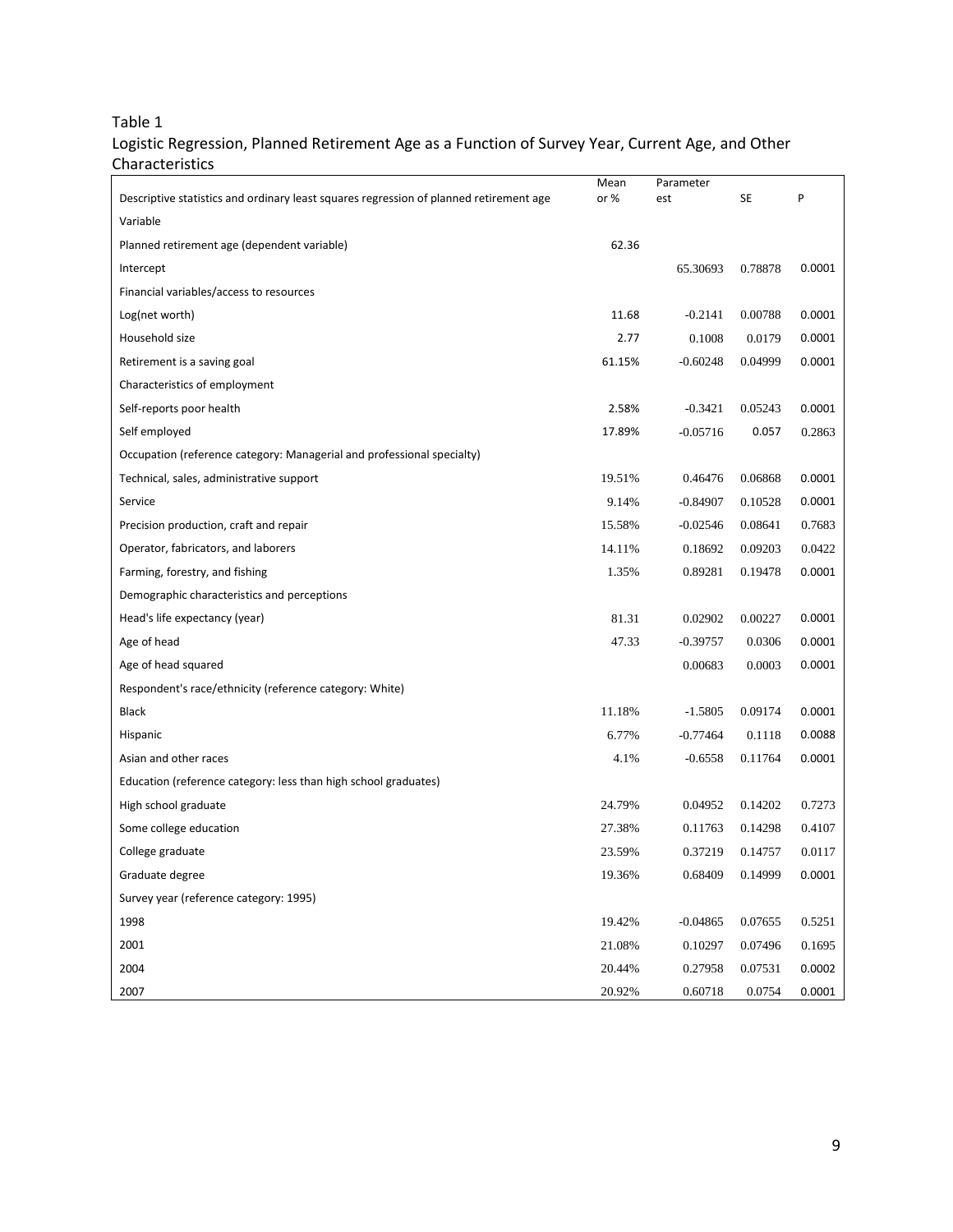# Figure 1



Planned Retirement Age by Survey Year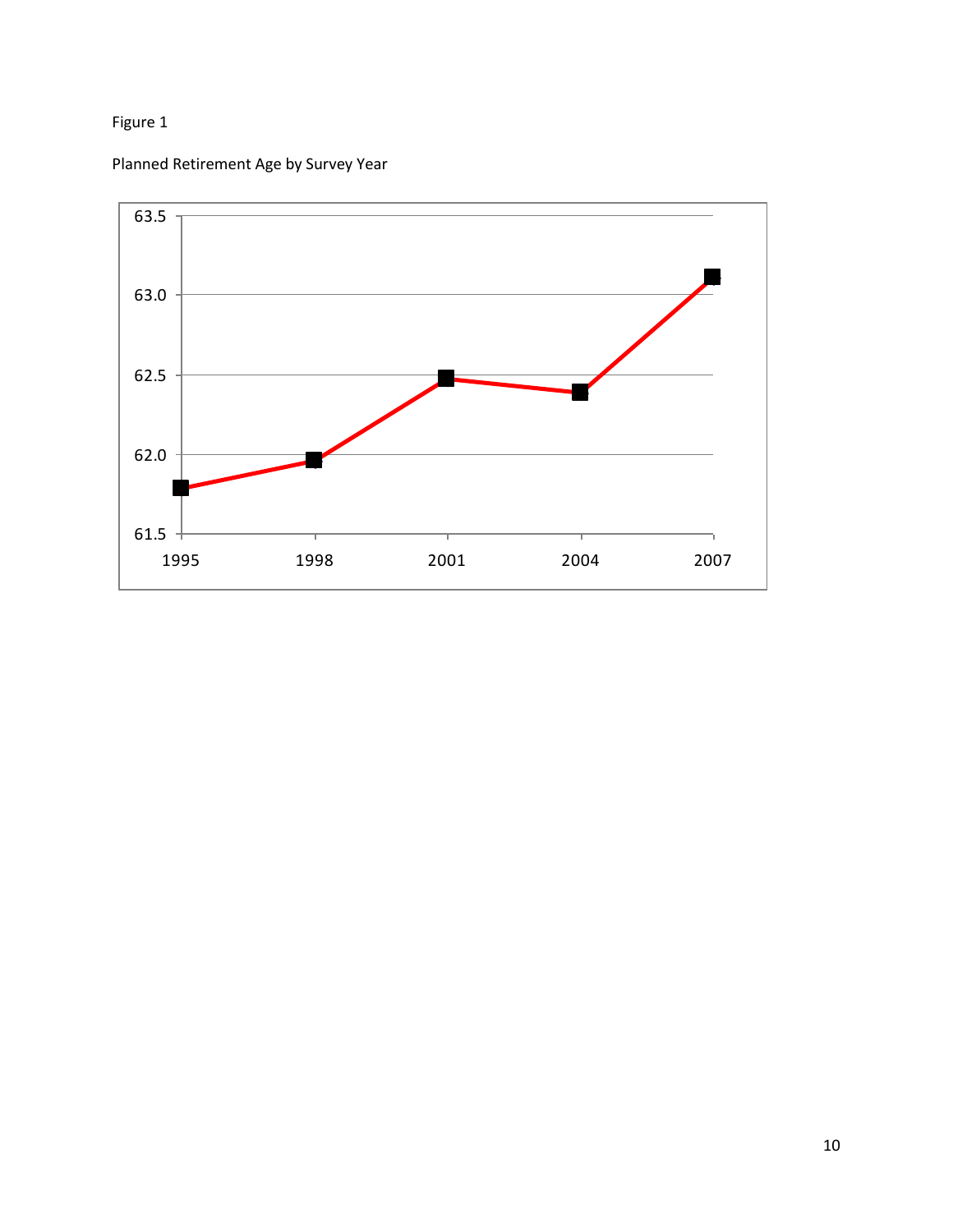Figure 2 Planned Retirement Age by Current Age



Combined effect of age and age squared, at mean values of other variables, based on regression results shown in Table 1